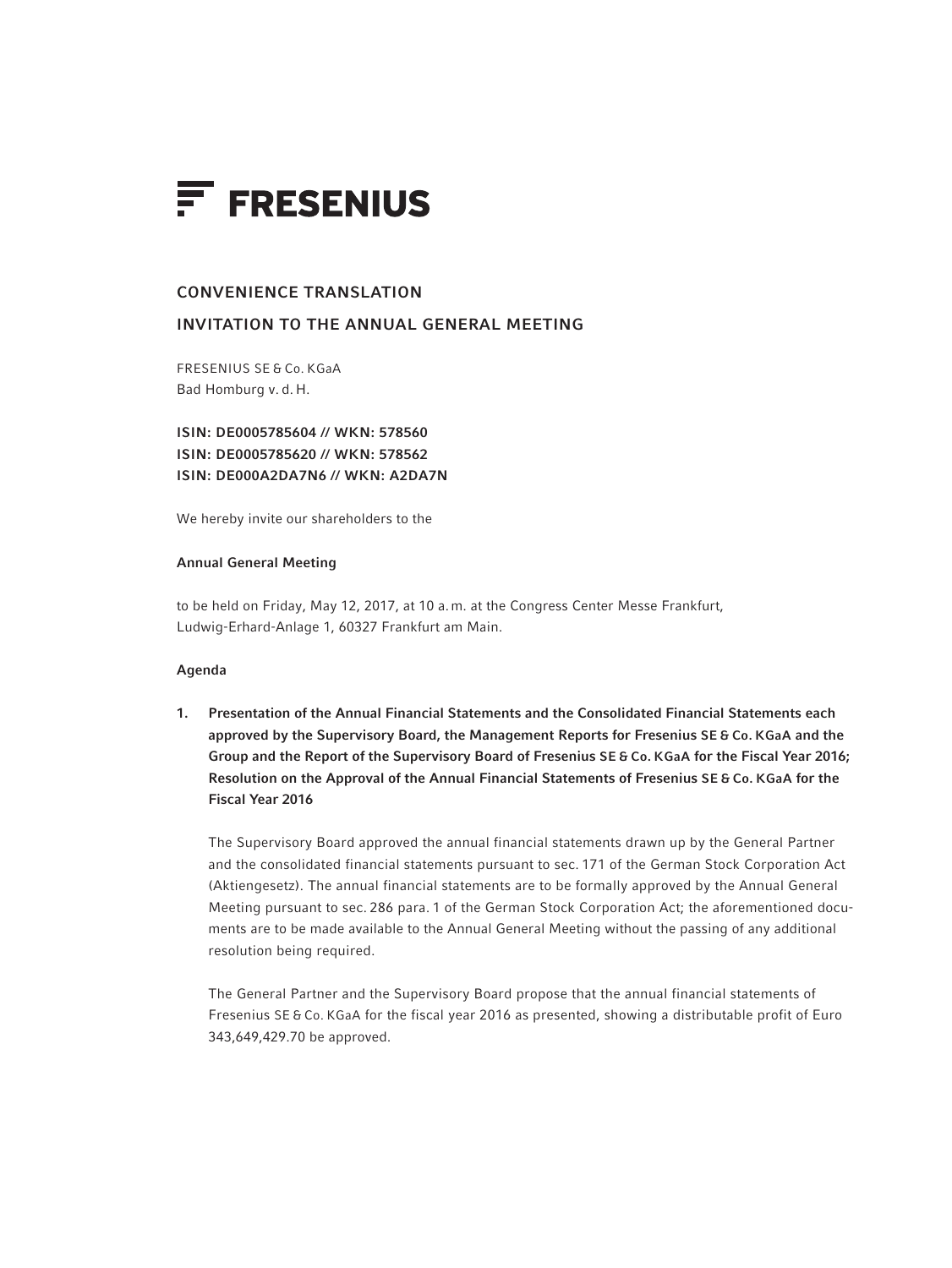## 2. Resolution on the Allocation of the Distributable Profit

The General Partner and the Supervisory Board propose to allocate the distributable profit of Fresenius SE & Co. KGaA in the amount of Euro 343.649.429,70 shown in the annual financial statements for the fiscal year 2016, as follows:

| Payment of a dividend of Euro 0.62 per share<br>on the 553,316,547 shares entitled to a dividend |      | Euro 343,056,259.14 |
|--------------------------------------------------------------------------------------------------|------|---------------------|
| The dividend is payable on May 17, 2017.                                                         |      |                     |
| Balance to be carried forward                                                                    | Euro | 593,170.56          |
|                                                                                                  |      | Euro 343,649,429.70 |

 The number of shares entitled to a dividend rights may change prior to the General Meeting. In such cases, an appropriately adjusted proposal for the resolution on the allocation of the distributable profit shall be put to the General Meeting, based on an unchanged distribution of Euro 0.62 per share entitled to a dividend.

#### 3. Resolution on the Approval of the Actions of the General Partner for the Fiscal Year 2016

 The General Partner and the Supervisory Board propose to approve the actions of the General Partner for the fiscal year 2016.

### 4. Resolution on the Approval of the Actions of the Supervisory Board for the Fiscal Year 2016

 The General Partner and the Supervisory Board propose to approve the actions of the members of the Supervisory Board of the Company for the fiscal year 2016.

# 5. Election of the Auditor and Group Auditor for the Fiscal Year 2017 and of the Auditor for the potential Review of the Half-Yearly Financial Report for the first Half-Year of the Fiscal Year 2017 and other Financial Information

 Upon recommendation of its Audit Committee, the Supervisory Board proposes to elect KPMG AG Wirtschaftsprüfungsgesellschaft, Berlin, as the auditor and group auditor for the fiscal year 2017 and as the auditor for the potential review of the half-yearly financial report for the first half-year of the fiscal year 2017 and other financial information according to sec. 37w para. 7 German Securities Trading Act (WpHG), which are prepared before the Annual General Meeting 2018.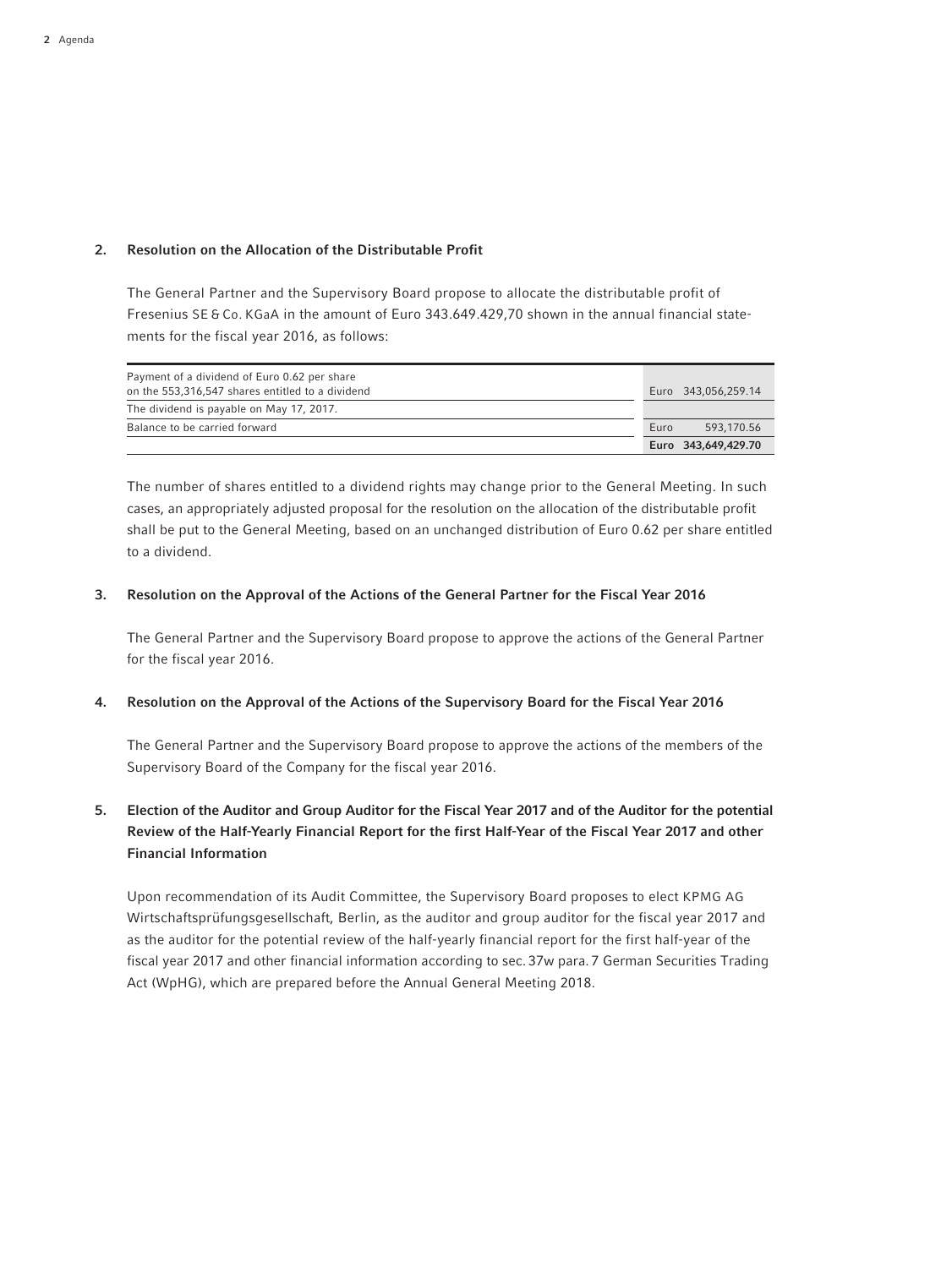6. Resolution on the Amendment of the Authorization to Grant Subscription Rights to Managerial Staff Members (Führungskräfte) and Members of the Management Board of Fresenius SE & Co. KGaA or an affiliated company (Stock Option Program 2013) as a Result of Financial Reporting exclusively in accordance with IFRS (International Financial Reporting Standards) and the corresponding Amendment of Conditional Capital in Article 4 para 8 sentence 2 of the Articles of Association

 Fresenius SE & Co. KGaA shall carry out financial reporting in accordance with IFRS (International Financial Reporting Standards) from January 1, 2017. Financial information in accordance with US-GAAP (Generally Accepted Accounting Principles) will no longer be provided.

 The authorization to grant subscription rights to managerial staff members and members of the management board of Fresenius SE & Co. KGaA or of an affiliated company (Stock Option Program 2013) is aimed in connection with the calculation of the success target of the Group net income identified in accordance with US-GAAP. Against the background of financial reporting exclusively in accordance with IFRS the General Partner and the Supervisory Board propose in future to aim at the Group net income identified in accordance with IFRS and for this purpose propose the following resolution:

 The authorization to grant subscription rights to managerial staff members (Führungskräfte) and members of the management board of Fresenius SE & Co. KGaA or an affiliated company (Stock Option Program 2013) as stated in the resolution of the Annual General Meeting of May 17, 2013 regarding item 8 of the agenda lit. b) in the version of the amendment resolution of the Annual General Meeting of May 16, 2014 as stated in item 7 lit. f) of the agenda shall be revised in its paragraph aa) (3) as follows:

"(3) Exercise price (issue price) and success target

 The exercise price of a subscription right shall be the volume-weighted average stock market price of the non-par value ordinary bearer share of the Company in the electronic "Xetra" trading of Deutsche Börse AG in Frankfurt am Main or a comparable successor system over the last 30 calendar days prior to the date of allocation of the subscription right. The minimum exercise price is the proportionate amount of the capital of the Company attributed to each non-par value ordinary share (sec. 9 para. 1 German Stock Corporation Act).

 It is a condition for the exercise of subscription rights in each case that the annual success target is achieved within the four-year waiting period specified under (4). The success target is achieved if either the adjusted Group net income (earnings attributable to the shareholders of the Company) of the Company has increased by at least eight per cent per annum in comparison to the previous year in each case within the waiting period,  $or - if$  this is not the case – the compounded annual growth rate of the adjusted Group net income of the Company during the four years of the waiting period amounts to at least eight per cent. A currency adjustment is performed for all companies incorporated in the consolidated financial statements with a functional currency other than the reporting currency (EURO) by translating the items of the income statements at the average exchange rate for the year of the consolidated financial statements that are the basis for the comparison.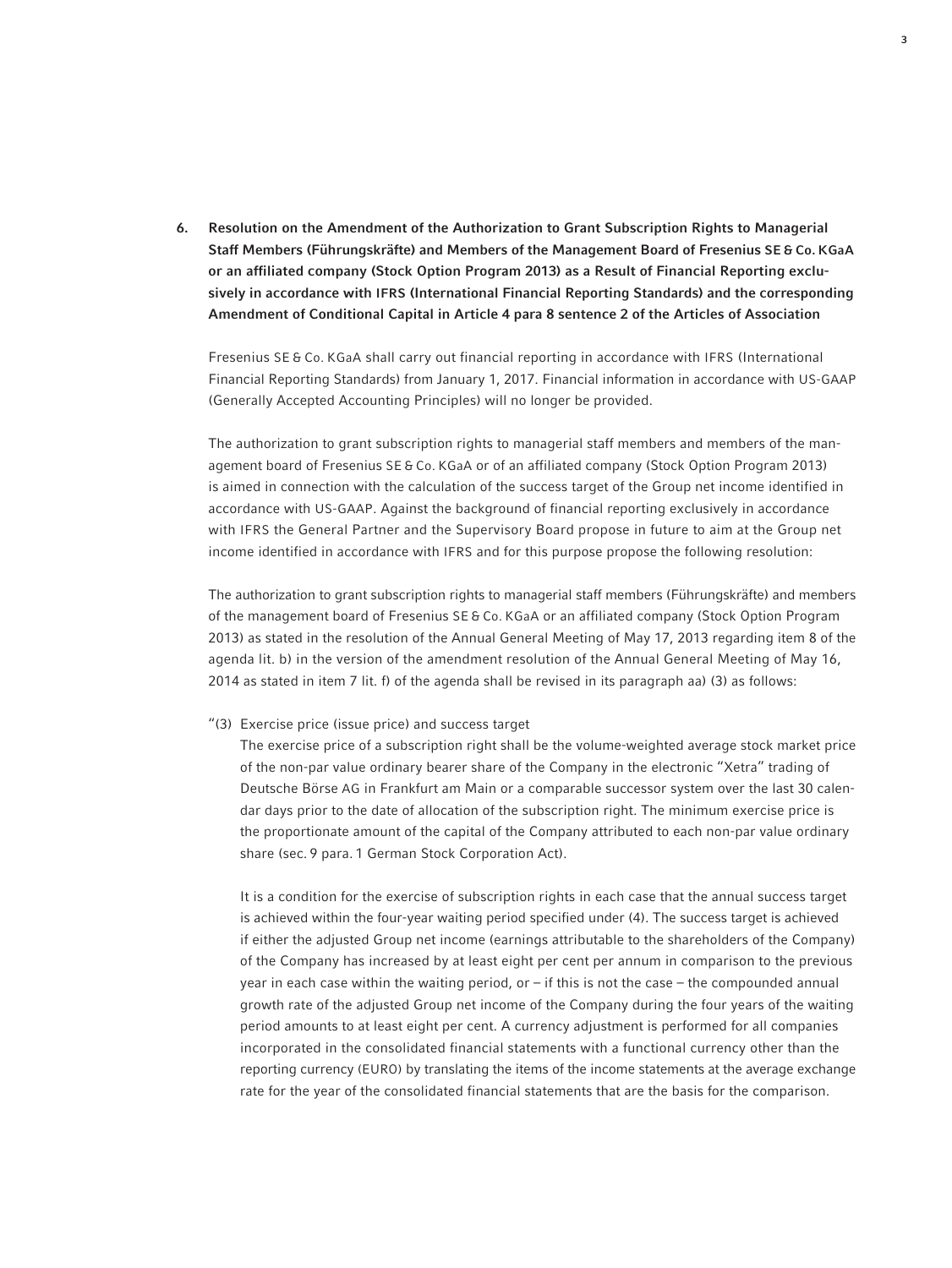The determination of the adjusted Group net income (currency-adjusted) and changes compared to the adjusted Group net income (without currency adjustment) of the relevant comparison year will be verified in a binding manner by the company auditors on the basis of the audited consolidated financial statements with regard to the issue of the admissibility of exercising the subscription rights.

 If the success target within the four-year waiting period is not achieved for the individual years or for the compounded annual growth rate, the subscription rights issued in each case are forfeited in proportion to the non-achievement of the success target within the waiting period, i.e. by one quarter, two quarters, three quarters, or completely.

 The adjusted Group net income of the Company shall be calculated following the IFRS (International Financial Reporting Standards) methodology as follows:

 The adjusted Group net income of the Company corresponds to the Group net income (earnings attributable to the shareholders of the Company) shown in the consolidated financial statements of the Company,

- (i) to which is added the costs shown in the relevant consolidated financial statements for:
	- provided that the costs occur only once the purchase, integration and financing of companies or parts of companies, including the costs in connection with
		- justified liability exposure in existence prior to the time of acquisition and/or
		- the sale of companies or parts of companies irrespective of whether this was initiated by the competent anti-trust authority or not;
	- changes to IFRS accounting principles in the first year after such policies become effective; and
	- ▶ tax effects in respect of the above-mentioned points; and
- (ii) from which is subtracted any earnings shown in the consolidated financial statements in each case by reference to the following:
	- ▶ the sale of companies or parts of companies irrespective of whether this was initiated by the competent anti-trust authority or not;
	- changes to IFRS accounting principles in the first year after such policies become effective; and
	- ▶ tax effects in respect to the above-mentioned points."

Otherwise the authorization is unaffected.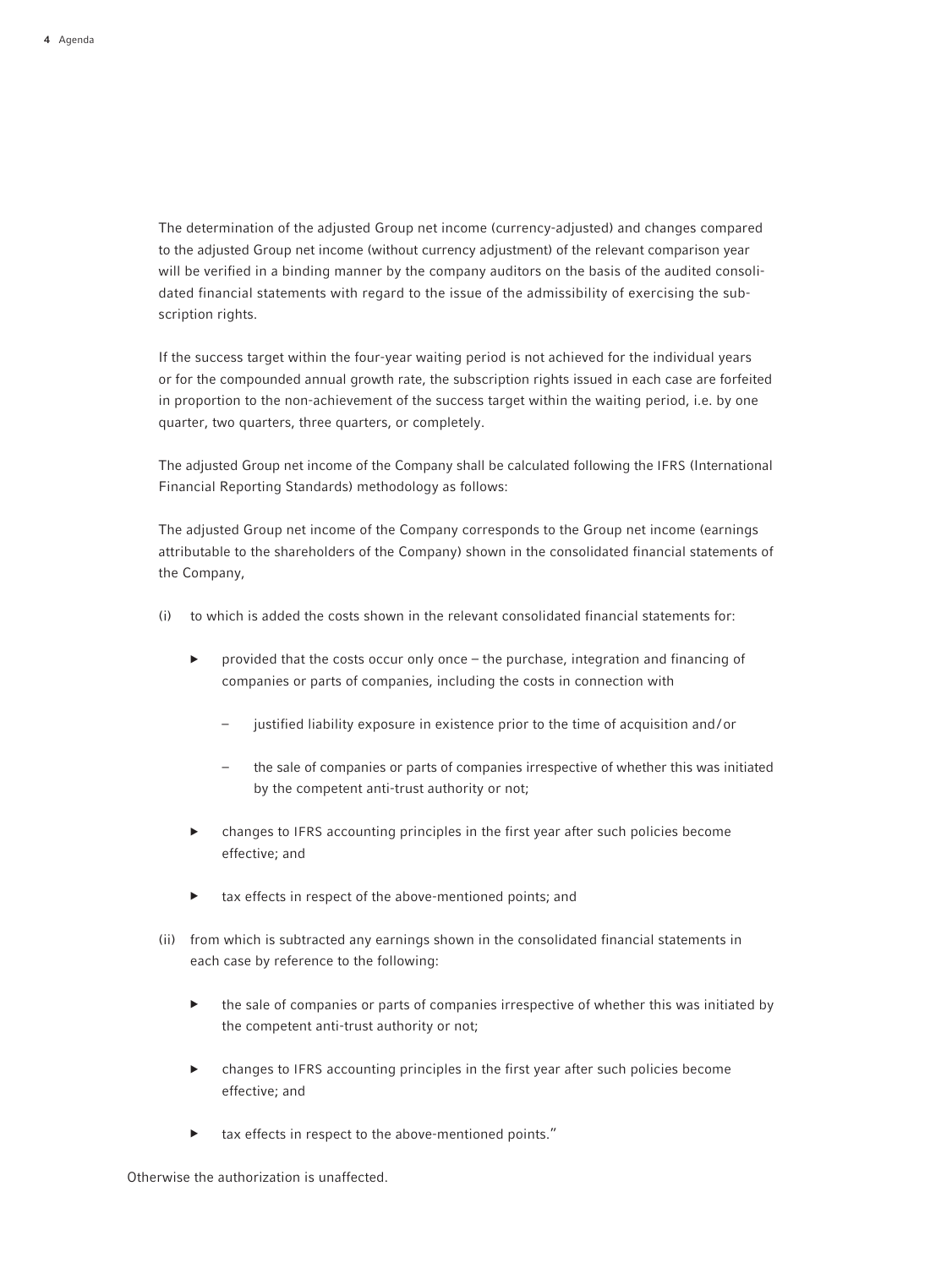In this connection Conditional Capital IV in Article 4 para. 8 sentence 2 of the Articles of Association is revised as follows:

 "The conditional capital increase will only be implemented to the extent that subscription rights have been or will be issued in accordance with the Stock Option Program 2013 as resolved by the General Meeting on May 17, 2013 and – if applicable – as amended by the General Meetings on May 16, 2014 and on May 12, 2017, the holders of subscription rights exercise their rights and the Company does not grant treasury shares to satisfy the subscription rights, whereas the General Partner's Supervisory Board shall be exclusively competent regarding the granting and settlement of subscription rights to members of the General Partner's Management Board."

# 7. Resolution on the Amendment of the Remuneration of the Members of the Supervisory Board and its Committees and on the corresponding Revision of Article 13 of the Articles of Association and on the corresponding Amendment of Article 13e of the Articles of Association

 The remuneration of the Supervisory Board shall be adjusted with effect on January 1, 2018. With the orientation of variable remuneration on sustainable corporate development in future, the applicable recommendation of the German Corporate Governance Code shall be complied with. In addition, variable remuneration shall be limited to a maximum amount and the relative significance of fixed remuneration shall be clearly strengthened. Overall, the amendment is intended to lead to a balanced remuneration structure and to an appropriate amount of remuneration that takes into account the tasks of members of the Supervisory Board and the situation of the Company.

The General Partner and the Supervisory Board propose the following resolution: 1. Article 13 of the Articles of Association (Remuneration of Supervisory Board Members) shall be revised as follows:

"Article 13

Remuneration of Supervisory Board Members

 (1) Each member of the Supervisory Board shall as fixed remuneration receive an amount of Euro 150,000.00 annually for each full fiscal year, payable after the end of the fiscal year.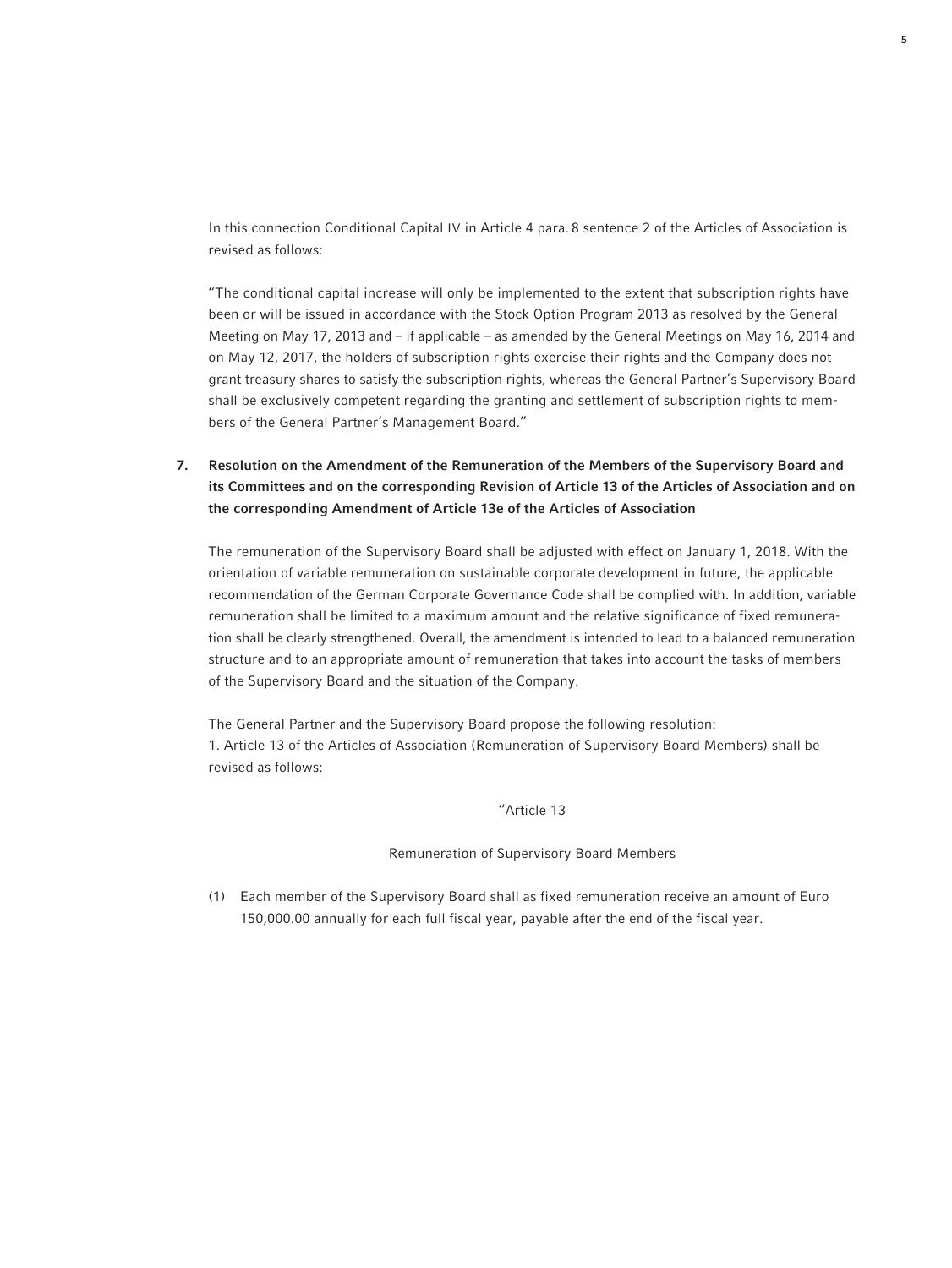(2) Each member of the Supervisory Board shall in addition receive variable success-oriented remuneration for each full fiscal year that is oriented on the respective average growth rate of Group net income for the remuneration year and the two preceding fiscal years (3-year average growth of Group net income). The calculation of the amount of this variable remuneration shall be made in accordance with the following formula:

| 3-year average growth of<br>Group net income (in %) | Amount variable<br>remuneration (in Euro) |
|-----------------------------------------------------|-------------------------------------------|
| $> 0$ to 2.5                                        | 30,000.00                                 |
| $> 2.5$ to 5                                        | 60,000.00                                 |
| $> 5$ to 7.5                                        | 90,000.00                                 |
| $> 7.5$ to 10                                       | 120,000.00                                |
| >10                                                 | 150,000.00                                |

 A claim to grant variable remuneration shall only accrue from the achievement of 3-year annual growth of Group net income of more than 0%. On the achievement of the five percentage corridors described above, the amounts of variable remuneration shall each be provided in full i.e. no interpolation shall take place within these corridors (e.g.  $2.0\%$  = Euro 30,000.00;  $9.9\%$  = Euro 120,000.00). The Group net income disclosed in the consolidated annual financial statements shall be authoritative in each case.

 The variable remuneration in accordance with this article 13 para.(2) is limited to a maximum amount of Euro 150,000.00 p.a.

 The disbursement of variable remuneration in accordance with this article 13 para.(2) shall generally be made annually, provided targets have been reached and in each case at the end of the calendar quarter in which the annual financial statements of the Company are approved.

- (3) If the General Meeting approves a resolution providing higher remuneration, this shall apply.
- (4) The Chairman of the Supervisory Board receives three times, his deputies one and a half times the fixed remuneration of a member of the Supervisory Board according to Article 13 para.(1).
- (5) A member of the Audit Committee ("Prüfungsausschuss") of the Supervisory Board shall for their membership receive additional fixed remuneration of Euro 20,000.00 and the Chairman of the Audit Committee twice this amount.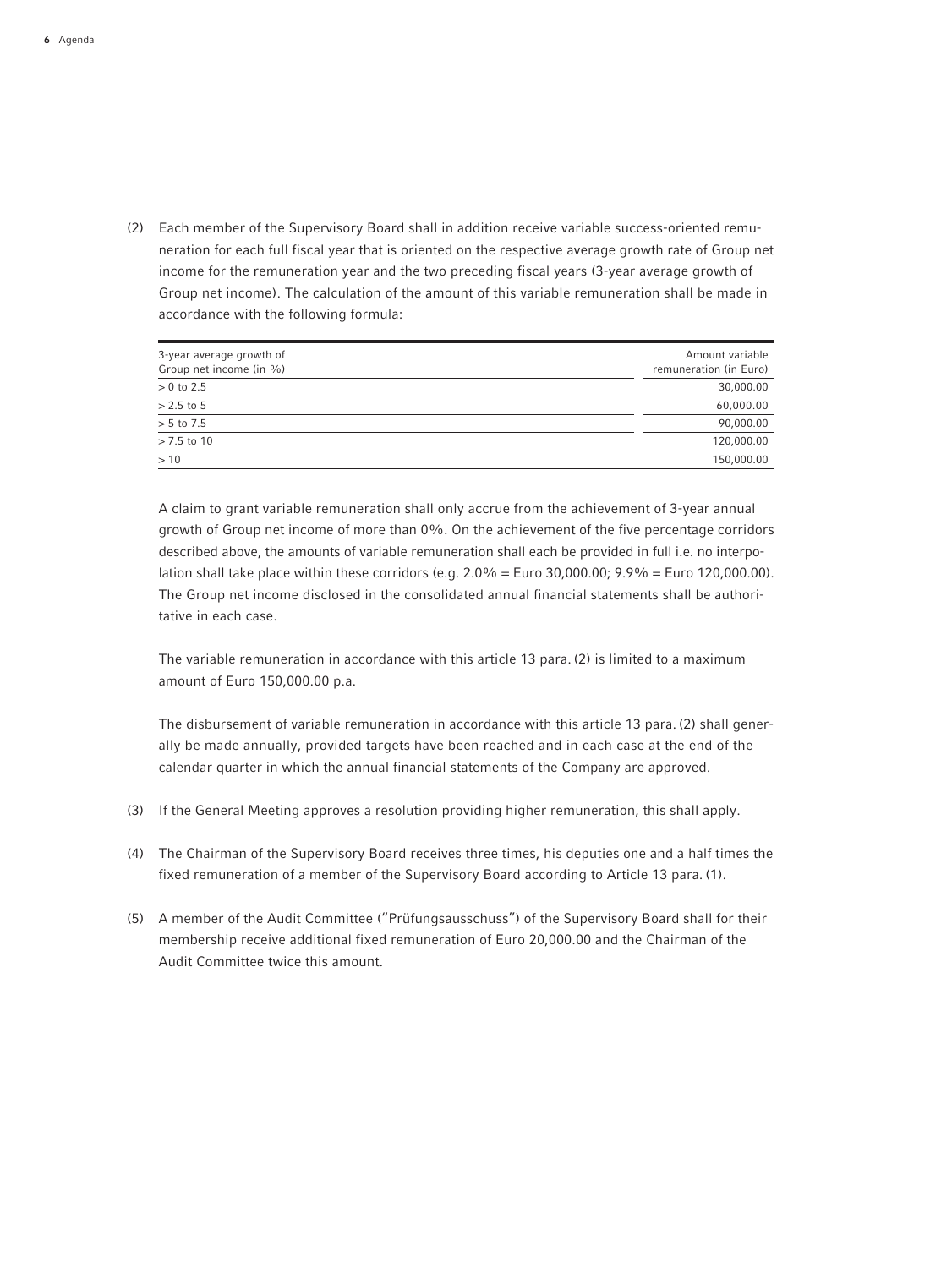- (6) If a financial year does not encompass a full calendar year or if a member of the Supervisory Board is on the Supervisory Board only for a part of the financial year, the remuneration shall be paid on a pro rata temporis basis. This applies accordingly to membership of the Audit Committee of the Supervisory Board.
- (7) The members of the Supervisory Board shall be refunded expenses incurred when exercising their functions, which also includes applicable value added tax due for payment.
- (8) The Company shall provide members of the Supervisory Board with insurance cover to an appropriate extent for exercising Supervisory Board activities.
- (9) If a member of the Supervisory Board is at the same time a member of the Supervisory Board of the General Partner, Fresenius Management SE, and receives remuneration for his services on the Supervisory Board of Fresenius Management SE, remuneration pursuant to Article 13 para.(1) and para.(2) shall be reduced by half. The same applies with respect to the additional part of remuneration for the Chairman according to Article 13 para. (4), provided they are simultaneously the Chairman of the Supervisory Board of Fresenius Management SE; this applies to his deputies accordingly, provided the deputies are at the same time the deputies of the Chairman of the Supervisory Board of Fresenius Management SE. If a deputy of the Chairman of the Supervisory Board of the Company is at the same time the Chairman of the Supervisory Board of Fresenius Management SE, Article 13 para. (4) shall not apply."

 2. The reference in Article 13e para.(3) sentence 2 of the Articles of Association to the previous Article 13 para.(4) of the Articles of Association is amended for editorial reasons and is revised as follows:

"The provisions of Article 13 paras. (7) and (8) of the Articles of Association apply accordingly."

 3. The previous remuneration regulations for the Supervisory Board, the Audit Committee and the Joint Committee shall continue to apply for the entire financial year 2017. On the initial application of the regulation resolved in accordance with figure 1 for the financial year 2018, the calculation of the amount of variable remuneration shall be made on the basis of the 3-year average growth of Group net income for the financial years 2016, 2017 and 2018.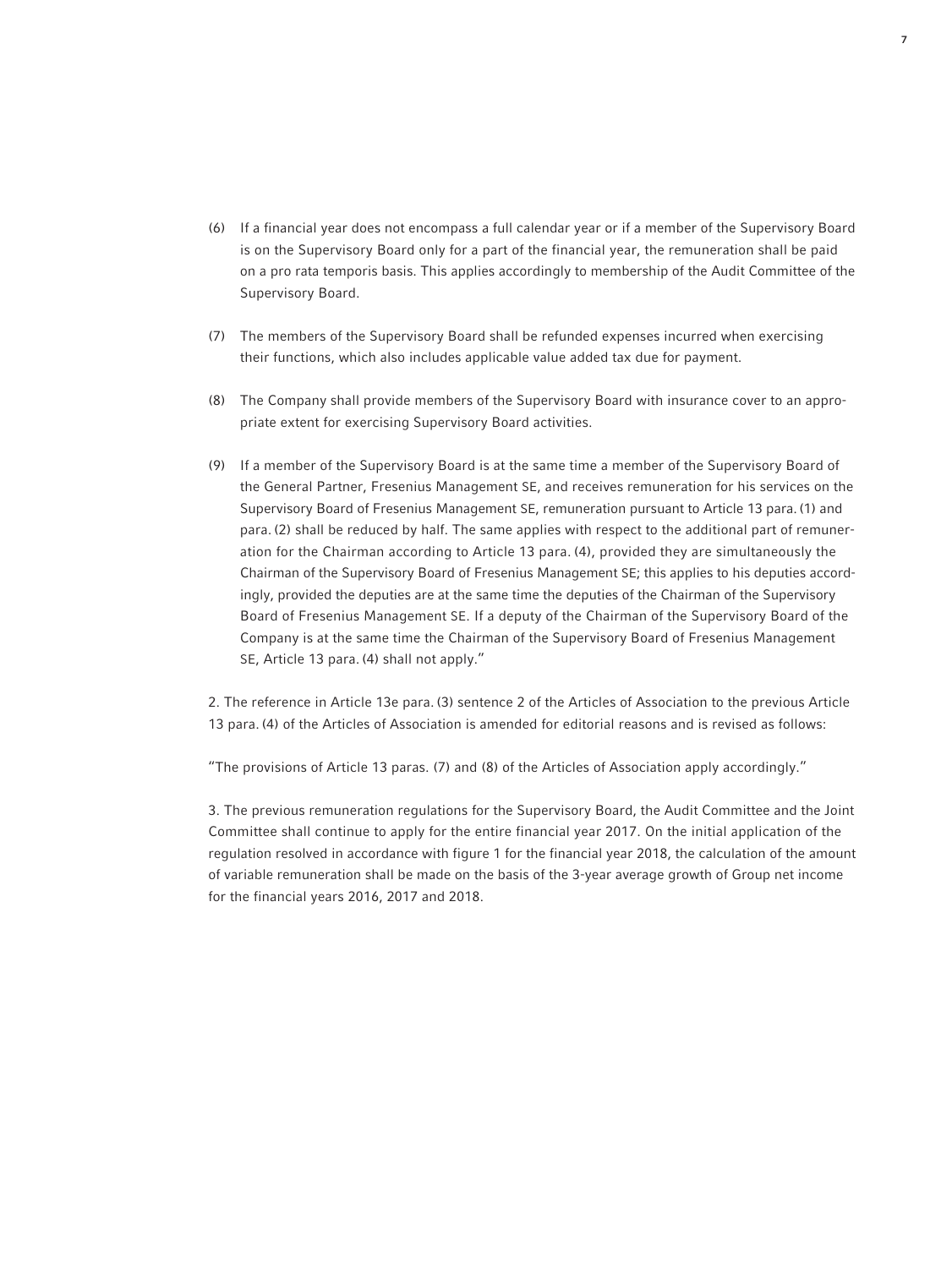#### Total Number of Shares and Voting Rights

At the time the Annual General Meeting is convened, 553,489,493 shares out of a total of 553,489,493 shares issued carry participation rights and voting rights.

#### Participation in the Annual General Meeting and Exercise of Voting Rights

Shareholders who wish to participate in the Annual General Meeting or to exercise their voting rights must register for the Annual General Meeting and prove their eligibility.

The registration and proof of eligibility must be received by the Company at

Fresenius SE & Co. KGaA c /o Deutsche Bank AG Securities Production General Meetings Postfach 20 01 07 60605 Frankfurt am Main

Fax no.: +49 (0) 69 / 12 012-86 045 E-mail: WP.HV@db-is.com

at least 6 days prior to the Annual General Meeting, i.e. no later than May 5, 2017, 24:00 hours CEST. For the purpose of proving eligibility, a special proof of share ownership issued by the custodian in writing (Textform) in the German or English language is sufficient. The proof of share ownership has to relate to the start of April 21, 2017, i.e. 0:00 hours CEST (record date). The shareholder or his authorized representative shall receive an admission ticket for the Annual General Meeting against submission of the proof of share ownership.

In relation to the Company, a shareholder will only be deemed a shareholder entitled to participate in the Meeting and to exercise voting rights if the shareholder has submitted the special proof of share ownership. The entitlement to participate in the Meeting and the scope of the voting rights are exclusively determined by the proven shares owned on the record date. The record date shall not result in a blocking period during which it is not allowed to sell shares. Even in the event of a full or partial sale of the shareholding following the record date, only the shares owned by the shareholder on the record date will be relevant for participation in the Meeting and the scope of the voting rights, i.e. a sale of shares, if any, after the record date will not affect entitlement to participate in the Meeting and the scope of the voting rights. This also applies mutatis mutandis if (additional) shares are purchased after the record date. Persons who do not own any shares on the record date, and become shareholders only after the record date, are not entitled to participate in the Meeting and to exercise voting rights. The record date does not constitute a relevant date with respect to the entitlement to dividends.

Each share grants one vote in the Annual General Meeting.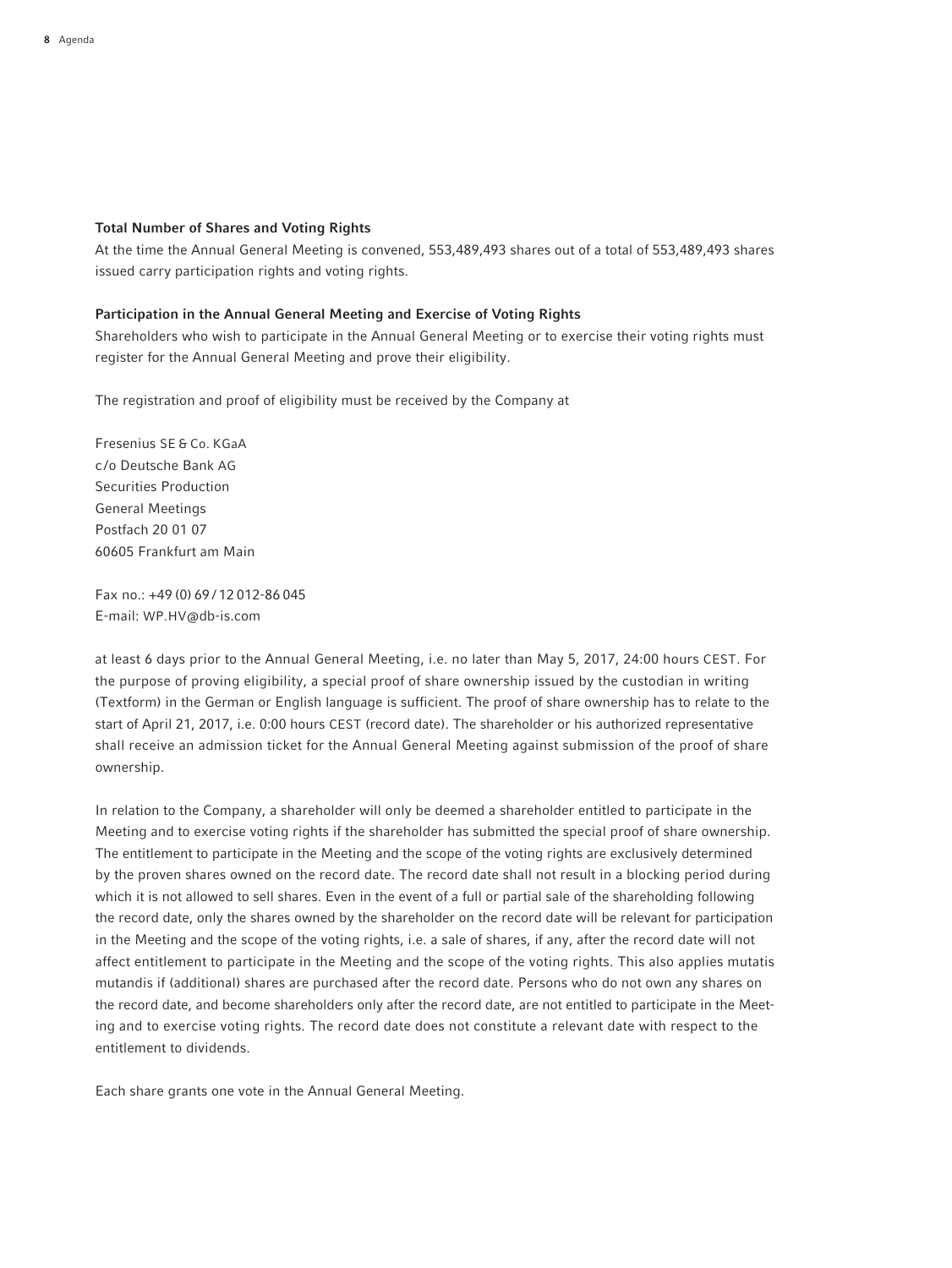#### Voting Procedure

#### *Voting by proxies*

A shareholder may also instruct an authorized representative, e.g. the custodian bank, an association of shareholders or any other person of his choice, to exercise his voting right in the Annual General Meeting. A registration of the shareholder, including proof of share ownership, in due time in accordance with the aforesaid will also be necessary in case of a voting by proxy.

Pursuant to sec. 134 para. 3 in conjunction with sec. 134 para. 3 of the German Stock Corporation Act, the power of attorney must be granted and revoked, and the authorization evidenced, to the Company in writing (Textform) (sec. 126b German Civil Code (Bürgerliches Gesetzbuch). Shareholders wishing to authorize a proxy should use the form of the power of attorney they will receive together with the admission ticket. The power of attorney respectively the evidence of the authorization must either be presented on the day of the Annual General Meeting or be sent to the Company at the following address:

Fresenius SE & Co. KGaA Investor Relations c /o Computershare Operations Center 80249 Munich Fax No. +49 (0) 89 / 30 90 37-46 75 E-mail: FreseniusSE-HV2017@computershare.de

For organizational reasons, if the power of attorney or the proof of the power of attorney is submitted to the Company in advance at the postal address, fax number or e-mail address stated above, we request that this be done by 6 p.m. CEST on Wednesday, May 10, 2017.

Pursuant to Article 15 (4)(3) of the Articles of Association, it is determined that a power of attorney can be revoked by appearing in person at the Annual General Meeting.

If the power of attorney is granted to a credit institution or any other individual, association of shareholders or institution treated as equivalent to the aforesaid pursuant to sec. 135 para. 8 and para. 10 in conjunction with sec. 125 para. 5 of the German Stock Corporation Act and sec. 278 para. 3 of the German Stock Corporation Act, in general, particularities are to be considered which are to be requested from the respective authorized proxy. Pursuant to sec. 135 para. 1 sent. 2 of the German Stock Corporation Act, the power of attorney must be kept by the proxy in a verifiable form. Such power of attorney must be complete and may only contain declarations associated with the exercise of voting rights. Shareholders wishing to issue a proxy authorization to a credit institution, an association of shareholders or any other individual or institution treated as equivalent to the aforesaid are requested to reach agreement with the same on the form of the power of attorney.

#### *Voting by Company proxies*

In addition, in advance of the Annual General Meeting, the Company offers its shareholders the possibility of authorizing Company-nominated employees, who are bound by instructions given to them (weisungsgebundene Stimmrechtsvertreter), as proxies for the exercise of voting rights. Those shareholders who wish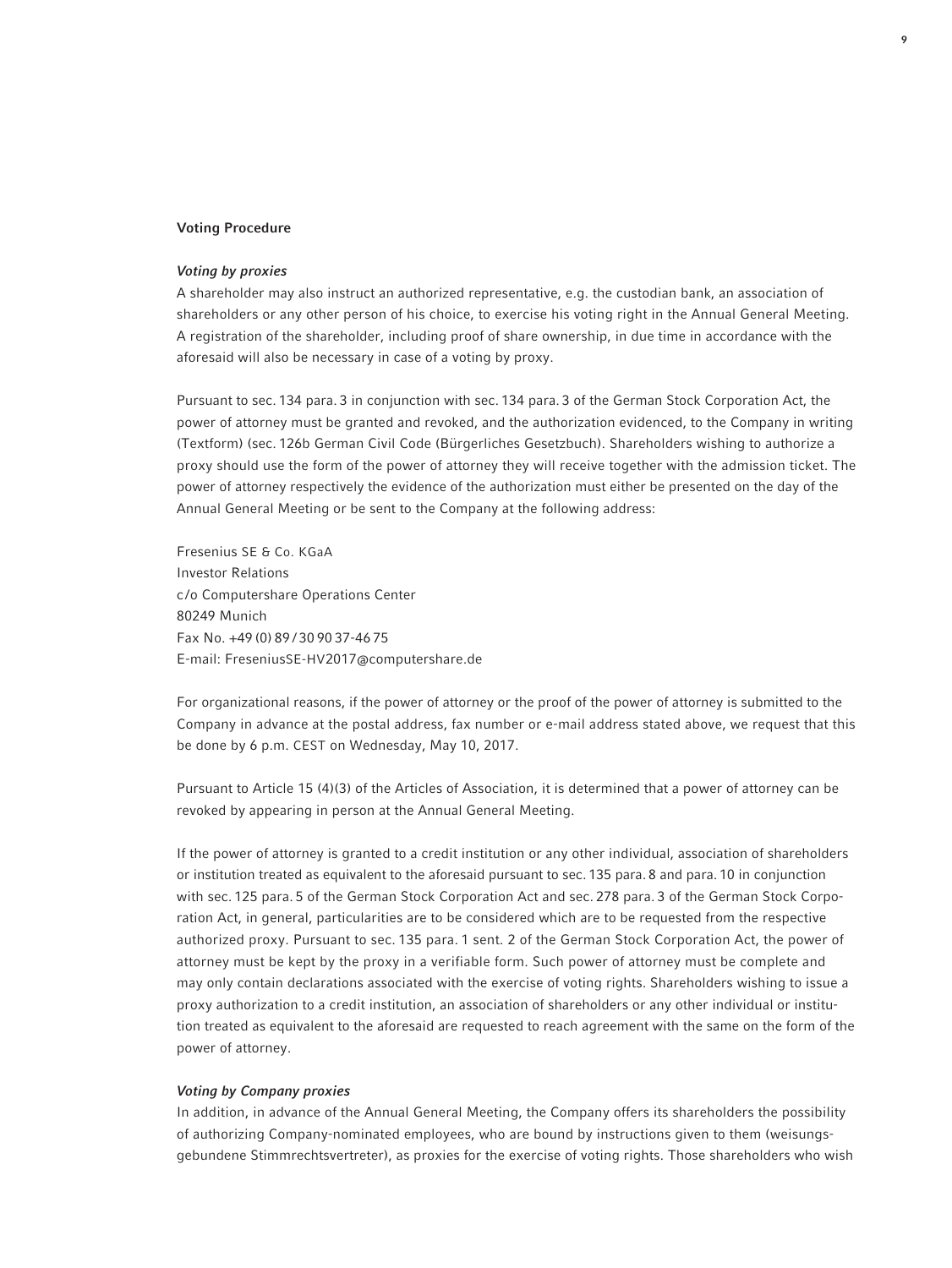to grant a power of attorney to the proxies nominated by the Company also have to register for the Annual General Meeting and prove their eligibility as aforesaid. The power of attorney and the instructions to the proxies nominated by the Company shall be in writing (Textform) and must be granted by using the form the shareholders receive together with the admission ticket to the Annual General Meeting. The completed form may also be submitted to the Company prior to the Annual General Meeting at the following address:

Fresenius SE & Co. KGaA Investor Relations c /o Computershare Operations Center 80249 Munich Fax No. +49 (0) 89 / 30 90 37-46 75 E-mail: FreseniusSE-HV2017@computershare.de

In this case, for organizational reasons, the form must be received by the Company by 6 p.m. CEST on Wednesday, May 10, 2017, at the postal address, fax number or e-mail address stated above. This does not affect the option of authorizing the Company-nominated proxies during the course of the Annual General Meeting.

The Company proxies are to vote in accordance with the instructions issued by the shareholders. If no instructions are issued, the power of attorney shall be invalid. Please note that the proxies are unable to accept any authority or instructions for exercising the right to speak and to ask questions, to submit motions or to file objections against shareholders' resolutions adopted at the Annual General Meeting and that proxies will always abstain from voting in respect of resolutions proposed by shareholders during the Annual General Meeting which have not been announced prior to the Annual General Meeting.

#### Shareholder Rights

## *Motions by shareholders to amend the agenda pursuant to sec. 122 para. 2 in conjunction with sec. 278 para. 4 of the German Stock Corporation Act*

Shareholders whose aggregate shareholding equals or exceeds 5% of the share capital or a pro-rata amount of Euro 500,000 may request that items be included in the agenda and published. In this case shareholders must prove that they held the shares at least 90 days before the day of the receipt of the request and that they will hold the shares until the decision of the Management board on the application. Any such request must be made in writing to:

Fresenius SE & Co. KGaA Management Board of the General Partner Fresenius Management SE Attn. Dr.Jürgen Götz Else-Kröner-Strasse 1 61352 Bad Homburg v. d. H.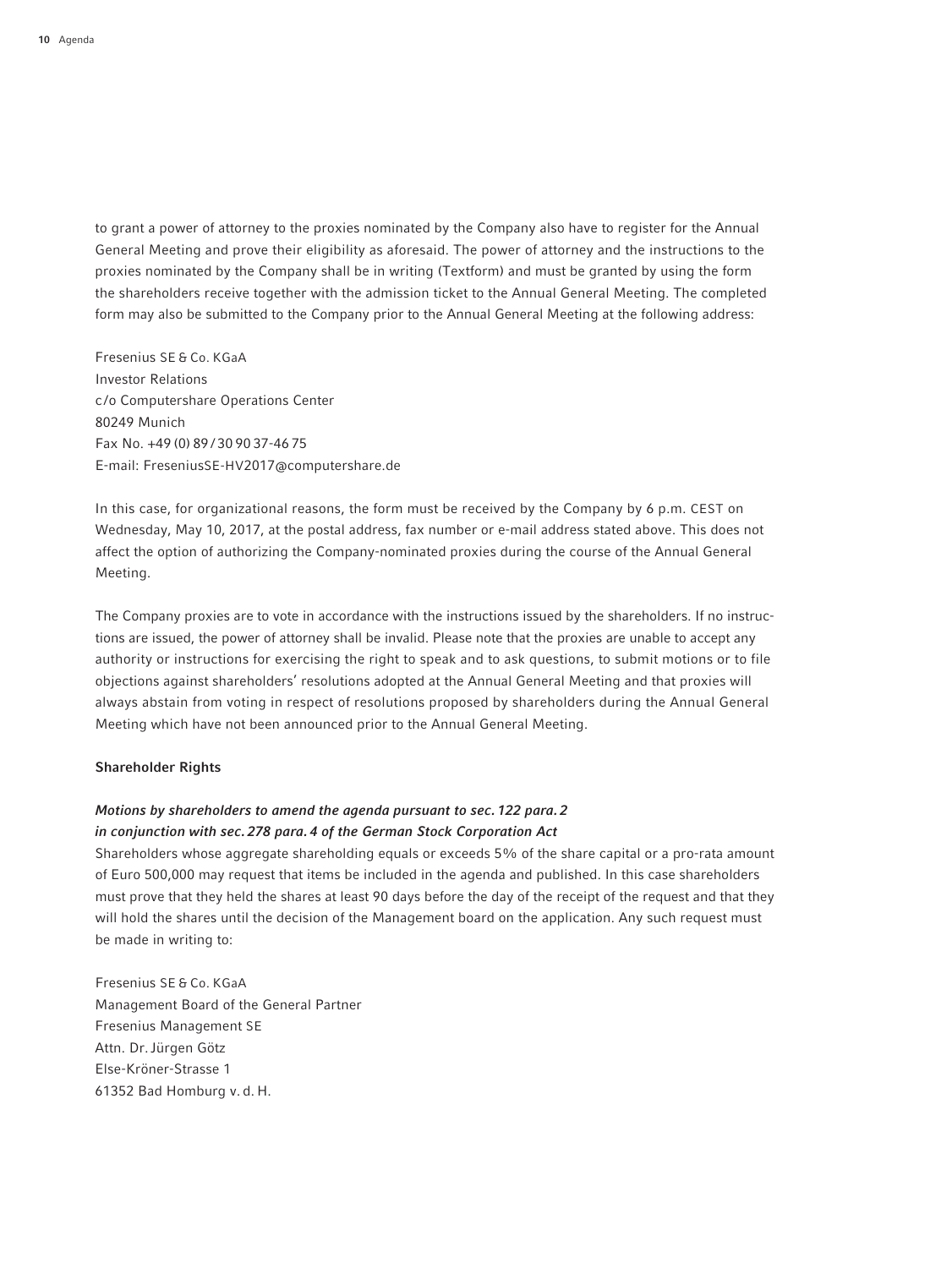The request must be received by the Company at the above address at least 30 days prior to the Annual General Meeting, i.e. the request must be received by April 11, 2017, 24:00 hours CEST. Each new item must be substantiated or accompanied by a proposal for resolution.

# *Motions and election proposals by shareholders pursuant to secs. 126 para. 1 and 127 of the German Stock Corporation Act in conjunction with sec. 278 para. 4 of the German Stock Corporation Act* Shareholders may submit motions on the individual items of the agenda (cf. sec. 126 para. 2 in conjunction with sec. 278 para. 3 of the German Stock Corporation Act); this shall also apply to proposals for the election of members of the Supervisory Board or of auditors (cf. sec. 127 in conjunction with sec. 278 para. 3 of the German Stock Corporation Act).

Pursuant to sec. 126 para. 1 in conjunction with sec. 278 para. 3 of the German Stock Corporation Act, motions by shareholders, including the shareholder's name, a statement of grounds for the motion and any comments by the Management, if any, are to be made available to the relevant authorized persons listed in sec. 125 paras. 1 to 3 in conjunction with sec. 278 para. 3 of the German Stock Corporation Act (as for example shareholders, among others who so request) in accordance with the conditions set forth therein, provided that the shareholder has sent a counter motion opposed to a proposal of the General Partner and/ or the Supervisory Board in respect of a certain agenda item, including a statement of grounds for the counter motion, to the Company at the address set forth below, no later than 14 days prior to the Annual General Meeting, i.e. the counter motion must be received by April 27, 2017, 24:00 hours CEST. The aforementioned information must be made available via the Company's website. A counter motion need not be made available if one of the exceptions pursuant to sec. 126 para. 2 of the German Stock Corporation Act in conjunction with sec. 278 para. 4 of the German Stock Corporation Act applies. The statement of grounds need not be made available if it exceeds a total of 5,000 characters.

The right of each shareholder to make counter motions regarding the various agenda items during the Annual General Meeting without advance communication to the Company remains unaffected. Please note that any counter motions which have been sent to the Company in advance and in due time will only be considered in the Annual General Meeting if they are submitted orally during the Meeting.

No statement of grounds need be provided for election proposals made by shareholders pursuant to sec. 127 in conjunction with sec. 278 para. 3 of the German Stock Corporation Act. Election proposals need not be made available by the General Partner if they do not contain the name, the exercised profession and the place of residence of the nominees and, in case of an election of members of the Supervisory Board, information on their membership in other supervisory boards, the constitution of which is required under existing law (cf. sec. 127 sent. 3 in conjunction with sec. 124 para. 3 sent. 3 and sec. 125 para. 1 sent. 5 of the German Stock Corporation Act in conjunction with sec. 278 para. 3 of the German Stock Corporation Act). Pursuant to sec. 127 sent. 1 in conjunction with sec. 126 para. 2 in conjunction with sec. 278 para. 3 of the German Stock Corporation Act, there are further circumstances under which election proposals do not need to be made available via the website. In all other respects, the requirements and provisions for making motions available apply mutatis mutandis.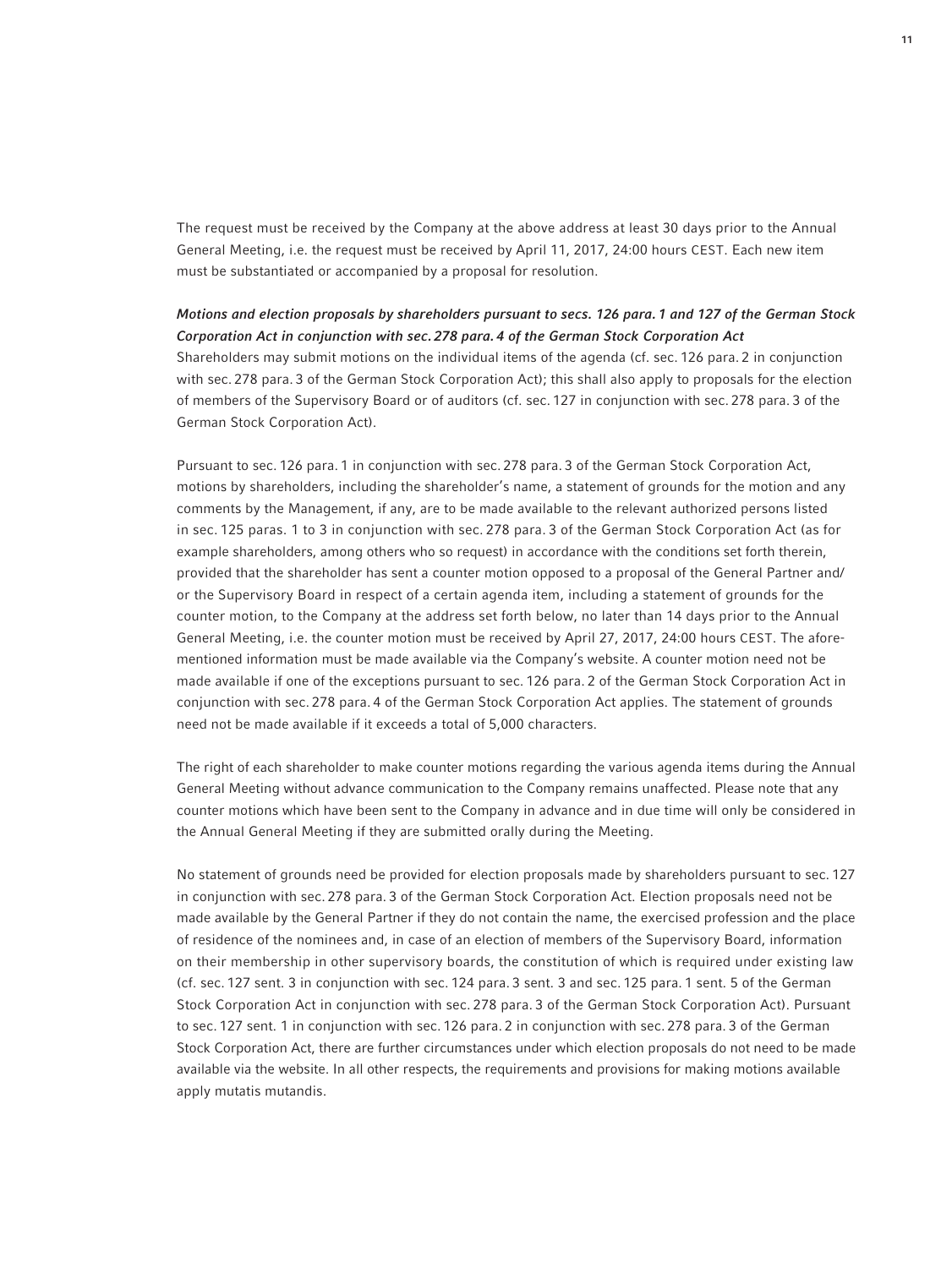Motions and election proposals by shareholders pursuant to secs. 126 para. 1 and 127 of the German Stock Corporation Act in conjunction with sec. 278 para. 3 of the German Stock Corporation Act shall be sent exclusively to:

Fresenius SE & Co. KGaA Investor Relations Else-Kröner-Strasse 1 61352 Bad Homburg v. d. H. Fax no.: +49 (0) 61 72 / 608 24 88 E-mail: ir-fre@fresenius.com

Any motions and election proposals of shareholders which are to be made available will be published in accordance with the aforesaid conditions on the Company's website at www.fresenius.com under Investors / Annual General Meeting. Comments of the management, if any, will also be published on that website.

## *Information right pursuant to sec. 131 para. 1 in conjunction with sec. 278 para. 3 of the German Stock Corporation Act.*

At the Annual General Meeting, the General Partner shall, upon request, provide each shareholder with information regarding the matters of the Company to the extent such information is necessary for a proper evaluation of a relevant item on the agenda (cf. sec. 131 para. 1 in conjunction with sec. 278 para. 3 of the German Stock Corporation Act). The General Partner's duty to provide information also extends to the Company's legal and business relationships with any affiliated company as well as to the situation of the Group and the companies included in the consolidated financial statements. Any request for information must, in principle, be submitted orally at the Annual General Meeting during the course of discussion.

The information shall comply with the principles of conscientious and accurate accountability. The General Partner may refuse to provide information under the conditions set forth in sec. 131 (3) in conjunction with sec. 278 para. 3 of the German Stock Corporation Act. Pursuant to Article 17 (2) of the Articles of Association, the chairman of the Meeting may reasonably restrict the time granted to shareholders within the scope of their right to ask questions and to speak; in particular, he shall have the right to determine a reasonable time frame for the conduct of the Annual General Meeting, for individual agenda items, or for individual speakers either at the beginning or during the Annual General Meeting.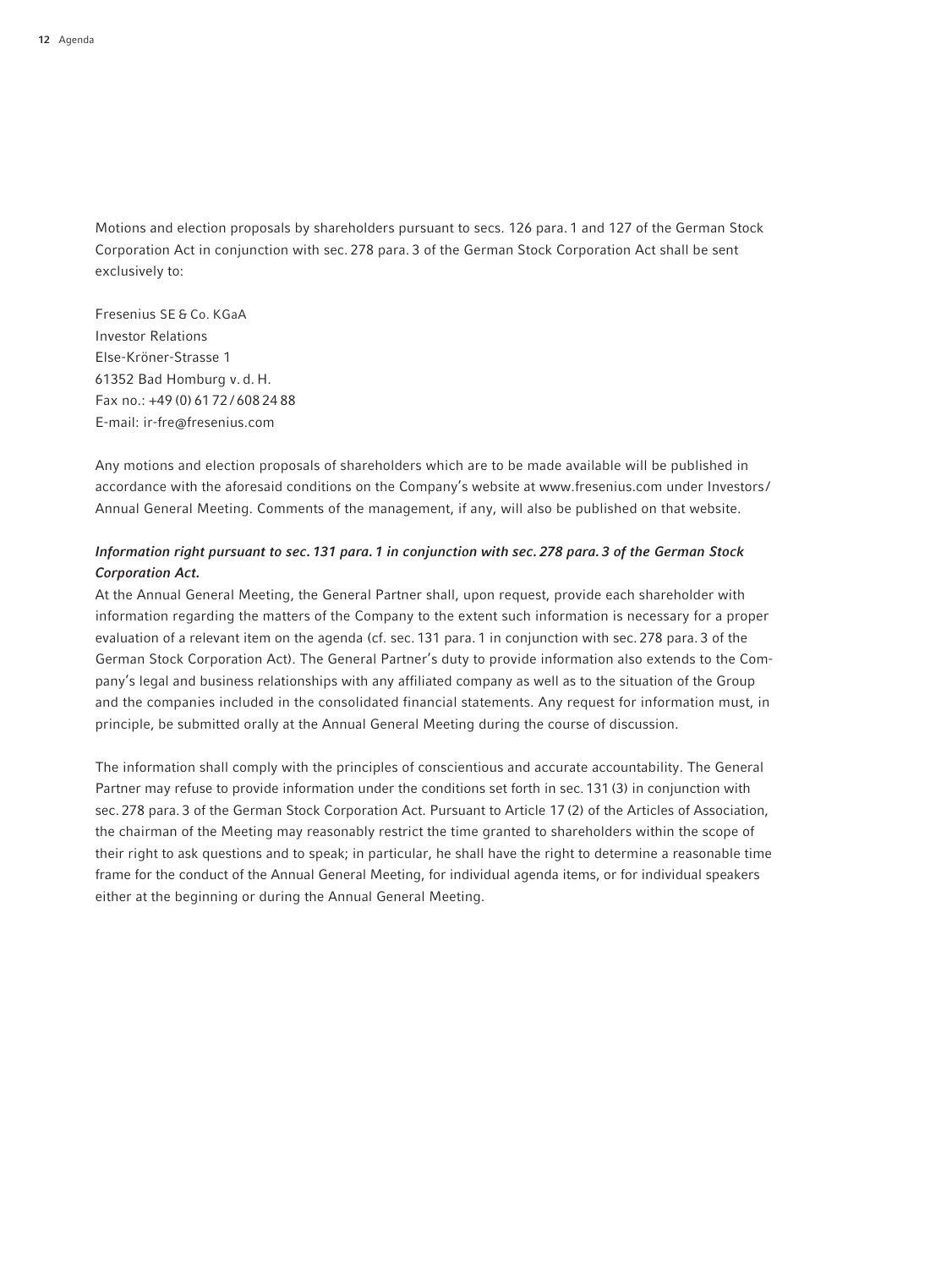#### Annual General Meeting Documents

As of the day of publication of this invitation, the following documents will be available, together with this notice, for inspection by the shareholders at the offices of Fresenius SE & Co. KGaA (Else-Kröner-Strasse 1, 61352 Bad Homburg v. d. H.):

- Financial statements of Fresenius SE & Co. KGaA for the year ended December 31, 2016, approved by the Supervisory Board
- ▶ Management Report of Fresenius SE & Co. KGaA for the fiscal year 2016
- Consolidated financial statements of Fresenius SE & Co. KGaA in accordance with IFRS for the year ended December 31, 2016, approved by the Supervisory Board
- ▶ Consolidated Management Report of Fresenius SE & Co. KGaA in accordance with IFRS for the fiscal year 2016
- U.S. GAAP Annual Report 2016 of the Fresenius Group, including, amongst others, the report of the Supervisory Board, the corporate governance declaration and the remuneration report for the fiscal year 2016
- Proposal of the General Partner and the Supervisory Board on the allocation of the distributable profit for the fiscal year 2016 ended December 31, 2016
- Convocation of the Annual General Meeting of May 17, 2013, including item 8 b) of the agenda on the authorization to grant subscription rights to managerial staff members and members of the management of Fresenius SE & Co. KGaA or an affiliated company (Stock Option Program 2013) and concerning the creation of Conditional Capital to provide for the Stock Option Program 2013 as well as on a corresponding amendment to the Articles of Association in the version adopted by the Annual General Meeting
- Convocation of the Annual General Meeting of May 16, 2014 including item 7 lit. f) of the agenda concerning the adjustment of the authorization to grant subscription rights to managerial staff members and members of the management of Fresenius SE & Co. KGaA or an affiliated company (Stock Option Program 2013) and corresponding adjustment of the Conditional Capital IV in Article 4 para. 8 sentence of the Articles of Association in the version adopted by the Annual General Meeting
- A marked comparison version that highlights the amendments proposed under item 6 of the agenda

The above documents will also be made available at the Annual General Meeting of the Company. In addition, the explanatory report of the General Partner on the disclosures pursuant to sec.s 289 para. 4, 315 para. 4 HGB shall be made accessible to the Annual General Meeting of the Company.